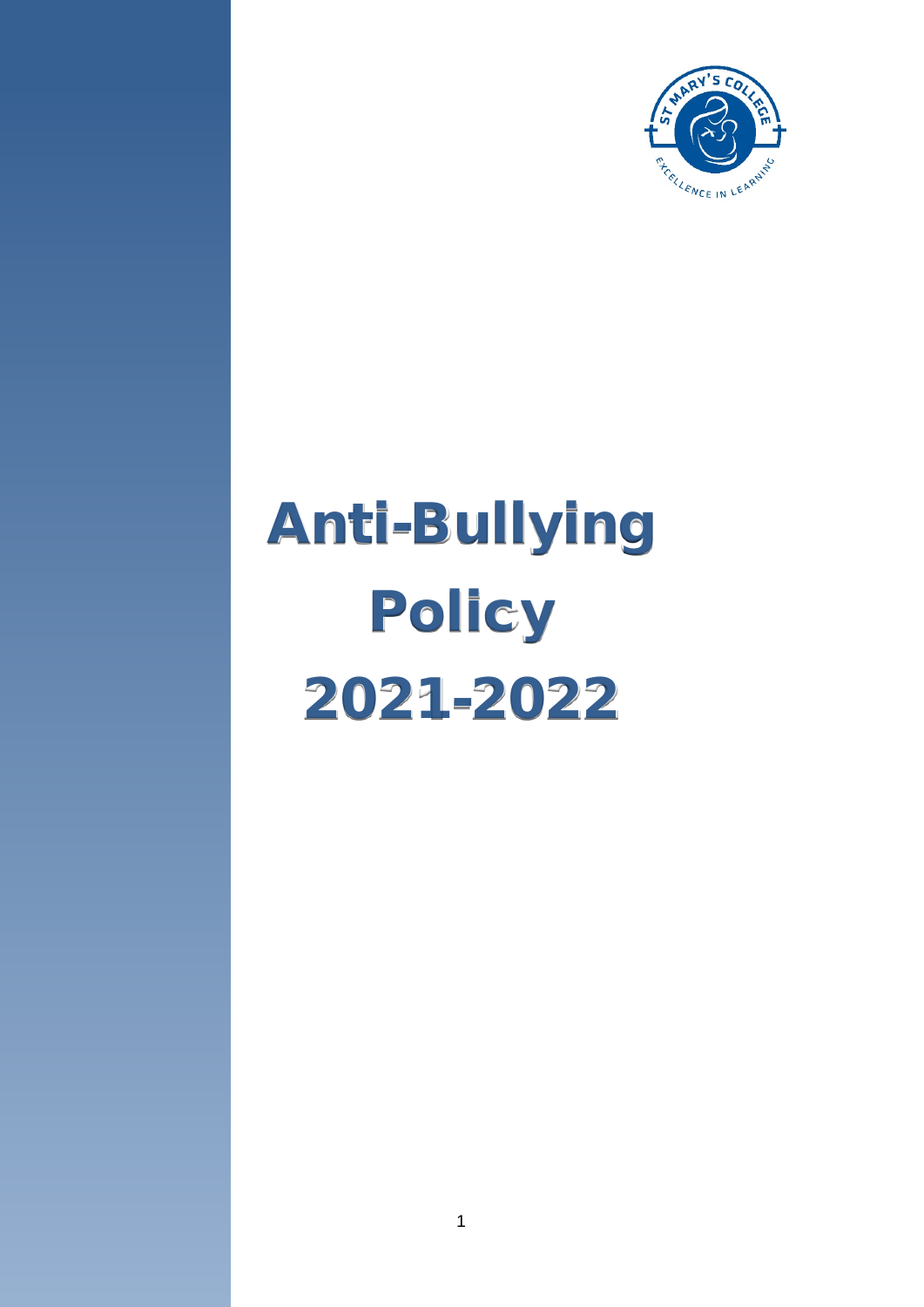| Page            | <b>Sections</b> |                                                     |
|-----------------|-----------------|-----------------------------------------------------|
| 3               |                 | <b>Principles</b>                                   |
| 3               | $\overline{2}$  | Purpose                                             |
| 4               | 3               | Responsibilities.                                   |
| 4               | 4               | What is Bullying?                                   |
| 5               | 5               | Definition of Bullying                              |
| 6               | 6               | Forms and Types of Bullying                         |
| 6               | 7               | Cyberbullying                                       |
| 6               | 8               | Awareness of possible signs of bullying             |
| 7               | 9               | Prevention                                          |
| 8               | 10              | Peer on Peer abuse                                  |
| 9               | 11              | <b>Guidelines and Procedures</b>                    |
| 10              | 12              | <b>Outcomes</b>                                     |
| 10              | 13              | Monitoring, review and evaluation                   |
| 10              | 14              | Anti-Bullying Help lines and organisation web sites |
| <b>Appendix</b> |                 |                                                     |
| 11              | 15              | • Appendix 1 – Procedure for Reporting Bullying     |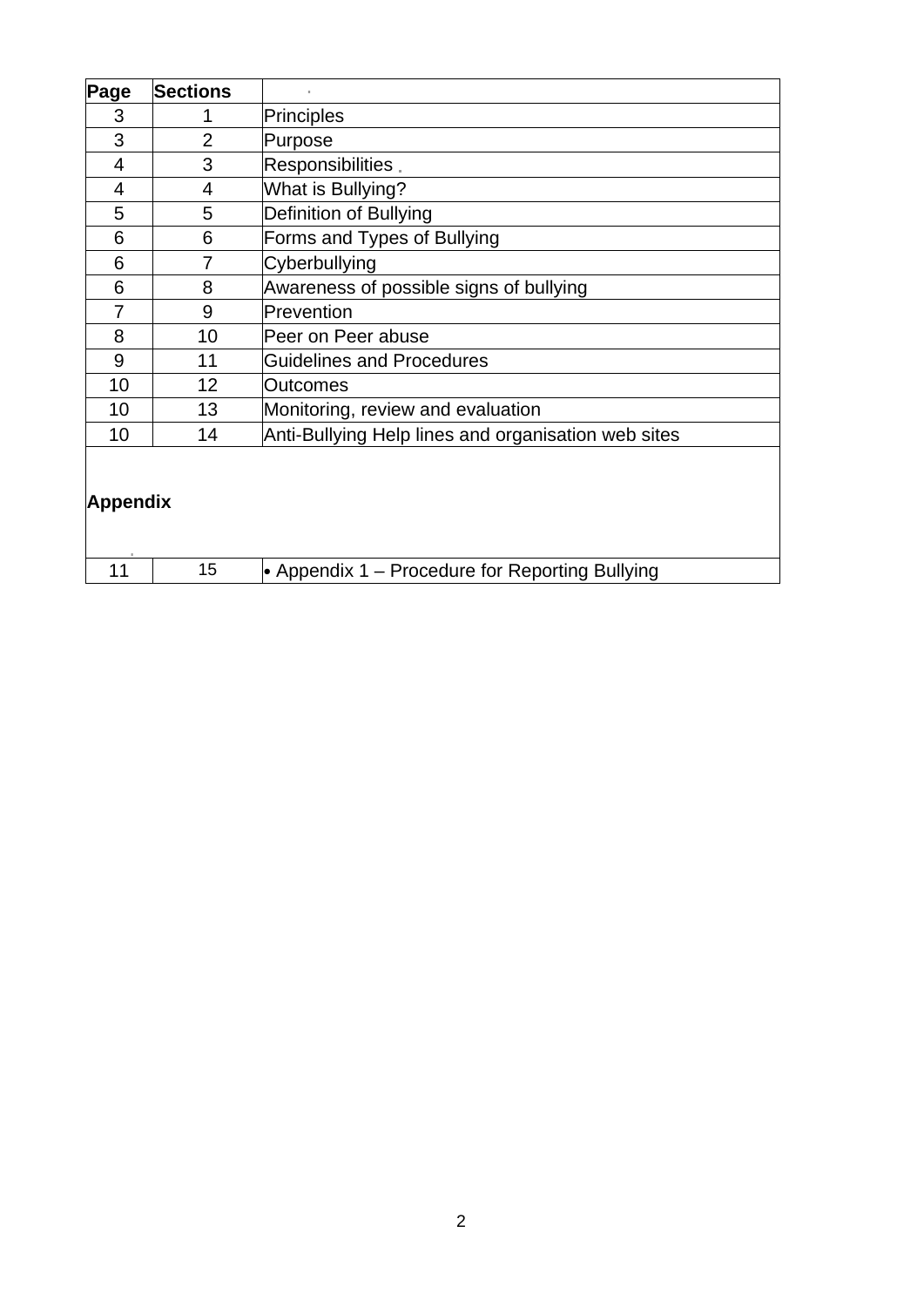# **1. Principles**

St. Mary's College is committed to all students' rights to learn in an environment that is safe and free from discrimination and bullying.

Bullying is totally unacceptable. The College will challenge bullying in all its forms and take quick clear and decisive action to protect students.

St Mary's College believes that;

- Everyone has the right to feel safe at College
- Everyone has the right to be happy at College
- Everyone has a duty to help and support all members of the community.

All students have a right to feel safe and be protected in College from all types of harassment and bullying: derogatory name-calling; verbal intimidation; social exclusion; ridicule; humiliation; extortion; physical violence; sexual, homophobic, biphobic, transphobic, peer on peer, racial and cultural harassment; cyberbullying and disability or SEN based bullying.

This policy applies to when students are on College premises; on College transport, or on College related activities off site. The College will take action where behaviour can be linked to the College; could bring College in to disrepute and/or could danger staff and students.

This policy is seen to be closely linked with the College's Safeguarding Policy, Digital Safety Policy, Mental Health Policy and the Student Code of Conduct.

### **2. Purpose**

This policy aims to ensure that Governors, staff, parents/carers and students work together to make St Mary's College a place where Bullying will not be accepted.

The aims of this Anti-bullying Policy are to:

1. To foster respect for others.

2. To provide a clear message to all students that harassment and bullying, in any form, are completely unacceptable.

3. To provide student with an effective means of tackling bullying by ensuring that a known support network exists (using teaching staff, tutors and the Safeguarding Team).

4. To provide all staff and those adults who work with our students (e.g. supply teachers, trainee teachers, security officers), with a clear framework to enable effective handling of safeguarding issues.

5. To provide disciplinary action which ensures the bully is clear that such behaviour is not to be tolerated.

6. To investigate the reasons for such behaviour and offer support for the reform of the bully.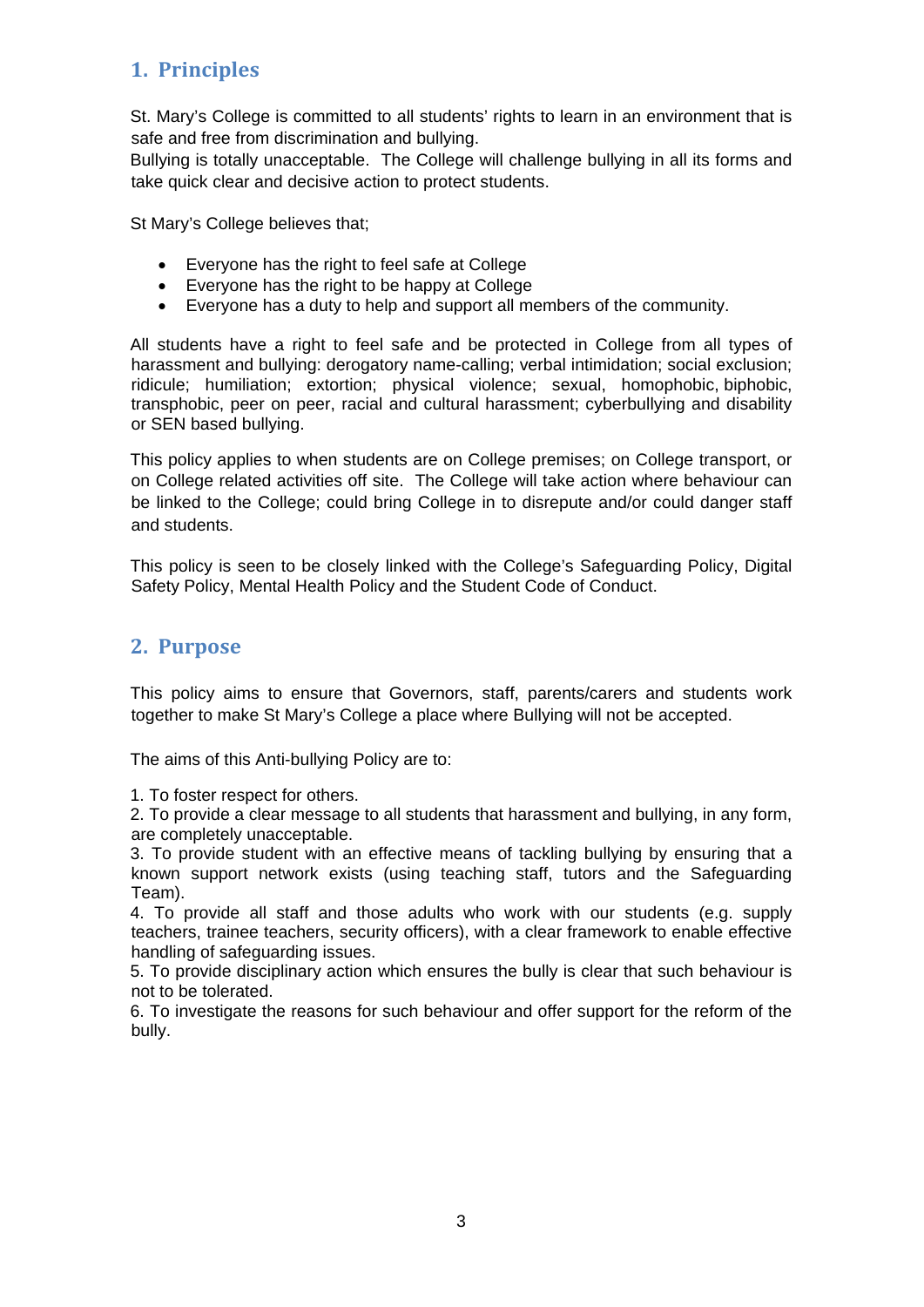## **3. Responsibilities**

It is the responsibility of:

#### **Governors**

The College Governing Body is responsible for taking a lead role in monitoring and reviewing of the policy.

#### **Safeguarding and Disciplinary Leads**

The Head of Safeguarding and Student Discipline is responsible for the review, update and implementation of this policy. The Head of Safeguarding and Student Discipline will communicate this policy to the College community, to ensure that disciplinary measures are applied fairly, consistently and reasonably (in line with our Disciplinary Policy and Procedures) and that each allegation is investigated thoroughly.

#### **Staff**

The Senior HR Operations Manager is responsible for ensuring anti-bullying training for staff.

All staff, including; Governors, Senior Leadership, teaching and non-teaching staff have a responsibility to support, uphold and implement this policy accordingly. Tutors, teaching staff and the Safeguarding Team have a particular responsibility to support students through any investigation into an allegation of bullying and/or harassment.

#### **Parents & Carers**

Parents and carers have a responsibility to support their son/daughter and contact the College if they believe their son/daughter is being bullied or is bullying others. It is expected that the parent/carer will work in partnership with the College to resolve conflicts between students.

#### **Students**

Students have the responsibility to abide by the Student Code of Conduct and Anti-Bullying policy. All students will be aware of the penalties for failing to comply with the Student Code of Conduct and the implications as set out in the Disciplinary Policy and Procedures. We request that students report any incident of bullying immediately.

## **4. What is Bullying?**

Bullying is the wilful and conscious desire to undermine, hurt, frighten, threaten or intimidate another person. Bullying can be physical verbal or take the form of psychological pressure. Bullying can happen face to face or through cyberspace, in the form of abusive and threatening text messages, emails or web based text or images.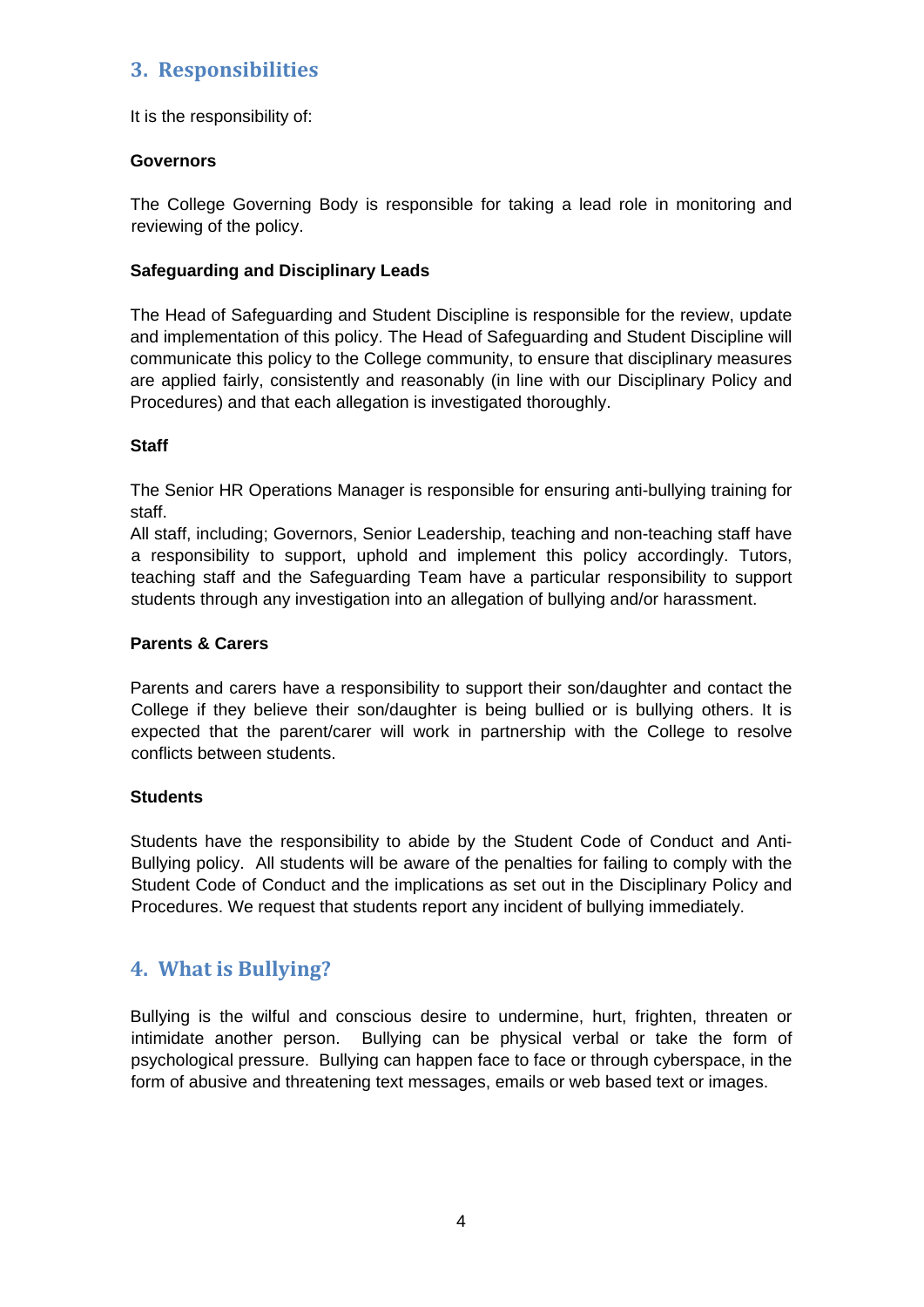Examples of bullying are:

- Emotional excluding, tormenting, breaking equipment, threatening gestures, bribes, being unfriendly, spreading rumours
- Physical pushing, kicking, hitting, pinching or any use of violence
- Verbal teasing, name-calling, sarcasm, spreading rumours, insulting, making offensive remarks
- Racist racial language, taunts or gestures
- Sexual –unwanted physical contact, abusive comments
- Homophobic –bullying someone because of their sexuality
- Trans-gender –bullying someone with trans-gender identity
- Cyber –unwanted text messages, e-mails or comments on social networking sites
- Religious –taunting due to religious belief and appearance.

#### **Links to statutory guidance and legislation**

This policy is based on DfE guidance 'Preventing and Tackling Bullying' July 2017 and supporting documents. It also considers the DfE statutory guidance 'Keeping Children Safe in Education' 2021 and 'Sexual violence and sexual harassment between children in schools and colleges' guidance 2018. There are several pieces of legislation which set out measures and actions for College in response to bullying, as well as criminal and civil law. These include (but are not limited to):

- The Education and Inspection Act 2006, 2011
- The Equality Act 2010
- The Children Act 1989
- The Education (Independent School Standards) Regulations 2014
- Protection from Harassment Act 1997
- The Malicious Communications Act 1988
- Public Order Act 1986

# **5. Definition of Bullying**

- Bullying can be defined as "behaviour by an individual or a group, repeated over time that intentionally hurts another individual either physically or emotionally". (DfE "Preventing and Tackling Bullying", July 2017)
- Bullying can include: name calling; taunting; mocking; making offensive comments; kicking; hitting; taking belongings; producing offensive graffiti; gossiping; excluding people from groups and spreading hurtful and untruthful rumours.
- Bullying includes the same unacceptable behaviours expressed online, sometimes called online or cyberbullying. This can include: sending offensive, upsetting and inappropriate messages by phone, text, instant messenger, through gaming, websites, social media sites and apps, and sending offensive or degrading photos or videos.
- Bullying is recognised by the College as being a form of peer on peer abuse. It can be emotionally abusive and can cause severe and adverse effects on children's emotional development.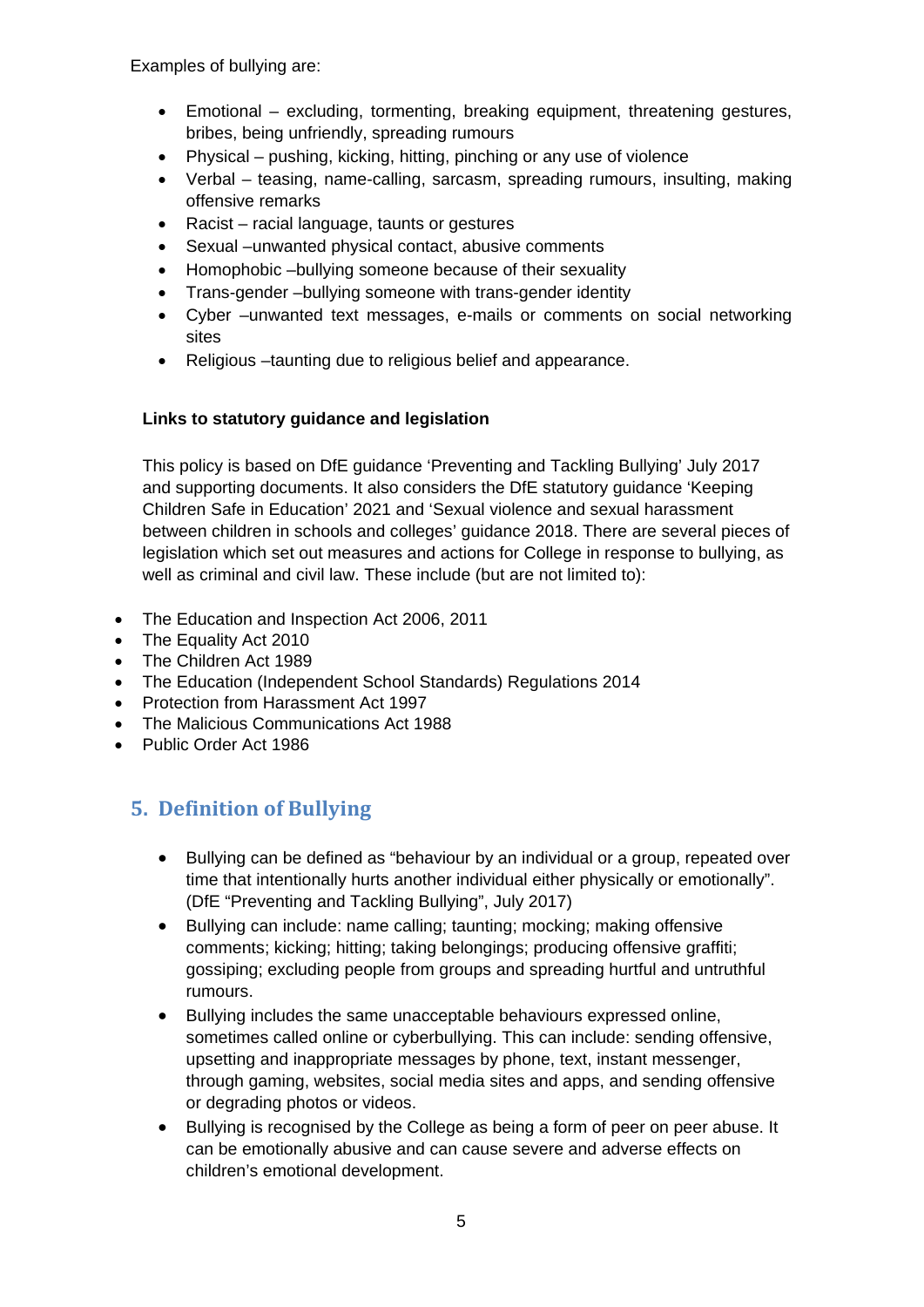# **6. Forms and types of bullying covered by this policy**

Bullying can happen to anyone. This policy covers all types and forms of bullying including:

- Bullying related to physical appearance
- Bullying of young carers, children in care or otherwise related to home circumstances
- Bullying related to physical/mental health conditions
- Physical bullying
- Emotional bullying
- Sexual bullying
- Bullying via technology, known as online or cyberbullying
- Prejudicial bullying (against people/students with protected characteristics):
- Bullying related to race, religion, faith and belief and for those without faith
- Bullying related to ethnicity, nationality or culture
- Bullying related to Special Educational Needs or Disability (SEND)
- Bullying related to sexual orientation (homophobic/biphobic bullying)
- Gender based bullying, including transphobic bullying
- Bullying against teenage parents (pregnancy and maternity under the Equality Act)

## **7. Cyberbullying (inc: text message, websites, social media, email etc.)**

In the age of increasing communication by text, social media etc., the College is aware that cyber bullying as such will be far more prevalent. As such:

- Students should be aware of their responsibilities when logging on to a college computer (as per the ICT agreement, and Student Code of Conduct)
- Students should be careful to whom they provide personal details to
- Students should save any offensive messages etc.

## **8. Awareness of possible signs of bullying**

Parents and Carers, teachers, tutors and support staff are in an ideal position to observe changes in student behaviour which may indicate they are being bullied.

Staff should be aware of the student who:

- Becomes withdrawn or moody
- Becomes uncharacteristically withdrawn or argumentative
- Displays uncharacteristic aggressive or depressive behaviour
- Exhibits a sudden lowering of their self-esteem
- Shows a sudden decline in academic achievement
- Becomes agitated about missing possessions
- Develops unexplained injuries
- Is reluctant to eat
- Tells of sleep disturbance or nightmares
- Makes them aware of lack of money or transport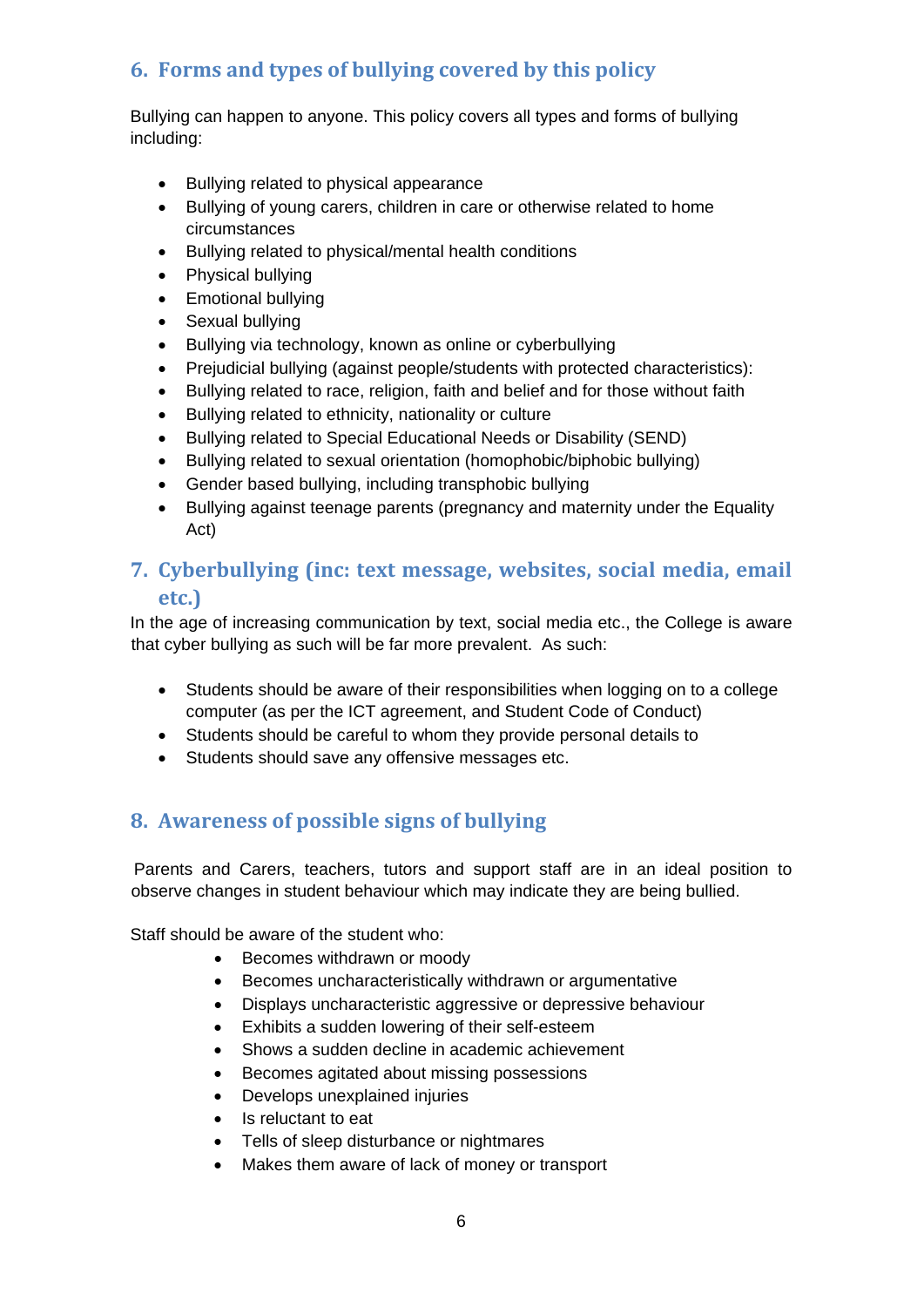Taken individually these signs might not be because of bullying, but a combination of some of them could provide good reason to suspect it. In any occasion please refer to the Safeguarding team immediately.

## **9. Prevention**

The College is committed to establishing a culture of tolerance and positive engagement so that bullying is prevented. To establish this ethos, the College has developed a number of strategies aimed at prevention. Underpinning these strategies are the College's core values of respect for staff and students, good discipline and inclusivity.

The involvement of students in prevention is essential. In managing its anti-bullying strategies, the College will engage with students through representative groups e.g. the Student Council and also through the tutorial framework.

The support of parents/carers is extremely important to the College and every effort will be made to communicate with them and involve them in the development of antibullying strategies.

The College identifies students who are vulnerable and or at risk via our Safeguarding Procedures. These students are monitored closely so early interventions can be put in place in prevent issues from escalating.

Staff and students will receive anti bullying awareness via the following;

#### **Staff Development:**

- Inset training on policy and procedures
- Anti-Bullying Policy
- Digital Safety Policy

#### **Raising Student Awareness:**

- Consistent promotion of the College's Code of Conduct
- Tutorial presentation and Assemblies Prevent, Radicalisation, Bullying, Gang Awareness
- IDEA Badges
- Side by Side Programme
- Involvement in thematic initiatives such as Anti-Bullying week
- Anti-Bullying Policy
- Digital Safety Policy and Online Safety training
- ICT User Agreement
- Learner Surveys

## **9a Students who are being bullied should:**

- Talk to an adult they trust
- Be made aware that it is the bully who is wrong –not them
- Be made aware that they will be taken seriously
- Be made aware that they will be safe during any investigation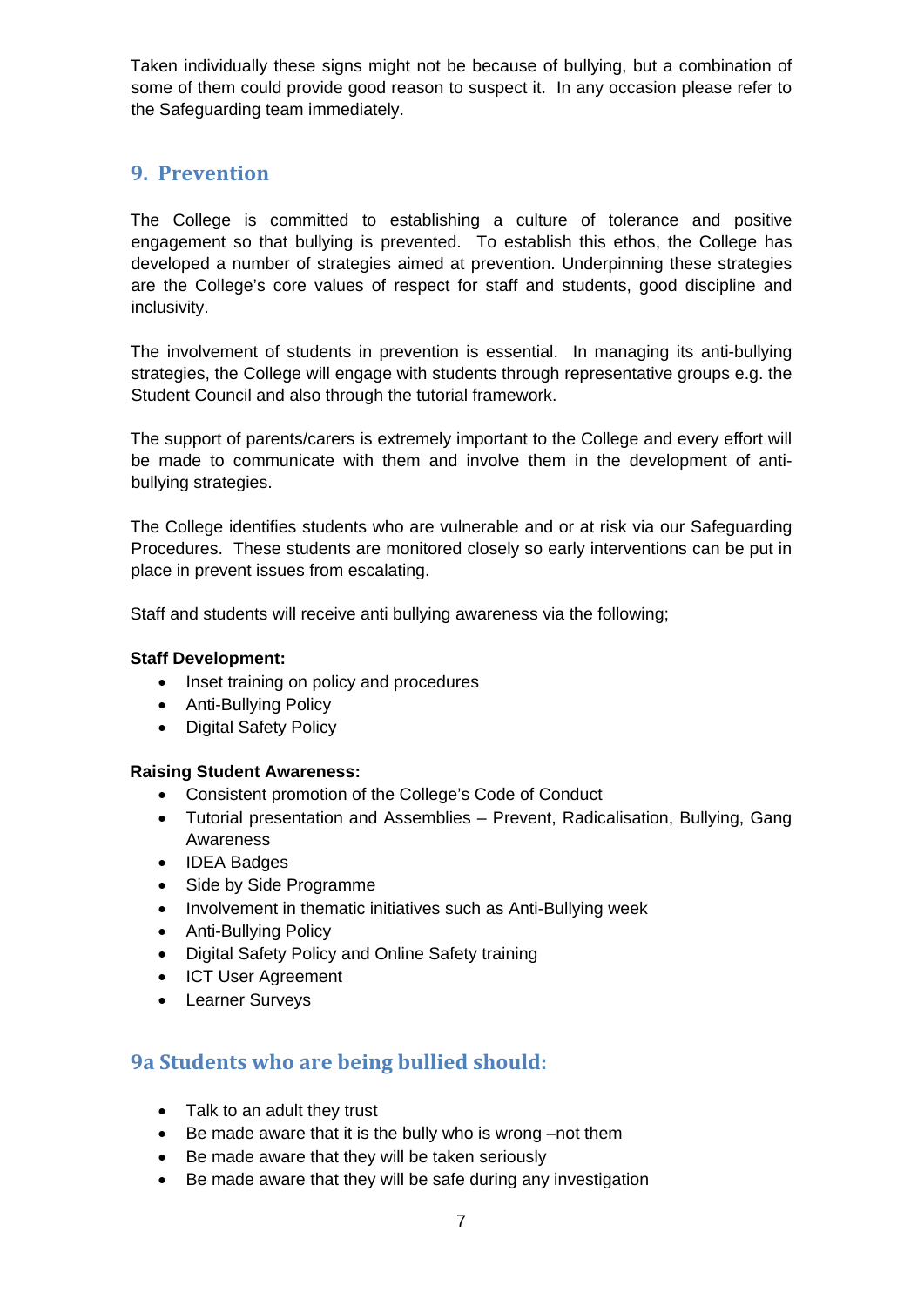### **10. Peer on Peer Abuse**

As a College we recognise that children/young people are capable of abusing their peers. And that it can happen both inside and outside of College or online.

All staff will receive training to clarify the College's policy and procedures with regard to peer on peer abuse as well be able to recognise the indicators and signs of peer on peer abuse and know how to identify it and respond to reports.

All staff should understand that even if there are no reports of bullying in College it does not mean it is not happening, it may be the case that it is just not being reported. As such it is important if staff have any concerns regarding peer on peer abuse they should speak to the Head of Safeguarding and Student Discipline/Safeguarding and Disciplinary Officer.

It is essential that all staff understand the importance of challenging inappropriate behaviours between peers, many of which are listed below, that are actually abusive in nature. Downplaying certain behaviours, for example dismissing sexual harassment as "just banter", "just having a laugh", "part of growing up" or "boys being boys" can lead to a culture of unacceptable behaviours, an unsafe environment for children/young people and in worst case scenarios a culture that normalises abuse leading to children/young people accepting it as normal and not coming forward to report it.

Peer on peer abuse is most likely to include, but may not be limited to:

- Bullying (including cyberbullying, prejudice-based and discriminatory bullying);
- Abuse in intimate personal relationships between peers;

• Physical abuse such as hitting, kicking, shaking, biting, hair pulling, or otherwise causing physical harm (this may include an online element which facilitates, threatens and/or encourages physical abuse);

• Sexual violence, such as rape, assault by penetration and sexual assault; (this may include an online element which facilitates, threatens and/or encourages sexual violence);

• Sexual harassment, such as sexual comments, remarks, jokes and online sexual harassment, which may be standalone or part of a broader pattern of abuse

- causing someone to engage in sexual activity without consent, such as forcing someone to strip, touch themselves sexually, or to engage in sexual activity with a third party;
- Consensual and non-consensual sharing of nudes and semi nudes images and or videos (also known as sexting or youth produced sexual imagery);
- Up skirting, which typically involves taking a picture under a person's clothing without their permission, with the intention of viewing their genitals or buttocks to obtain sexual gratification, or cause the victim humiliation, distress or alarm; and
- Initiation/hazing type violence and rituals (this could include activities involving harassment, abuse or humiliation used as a way of initiating a person into a group and may also include an online element).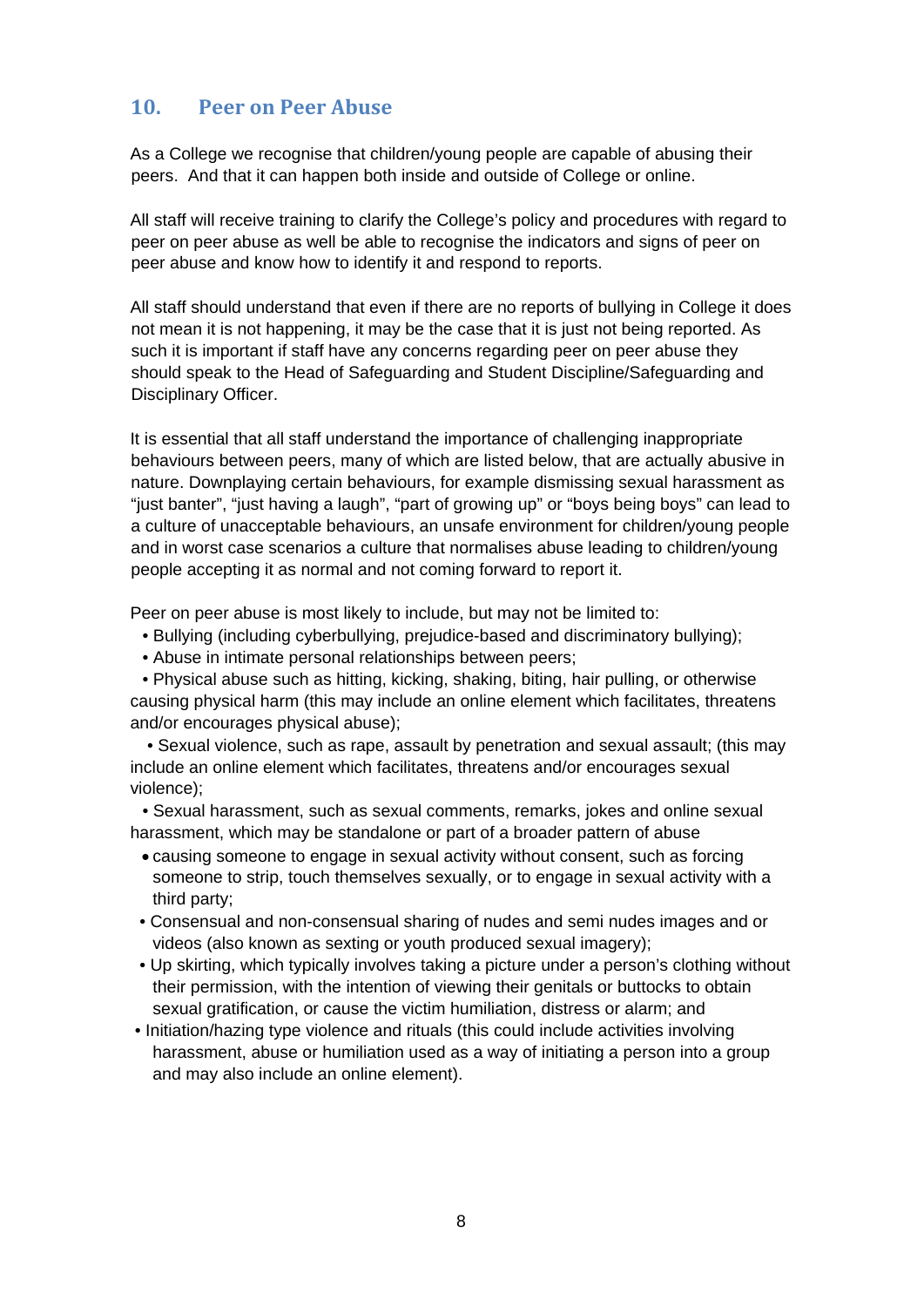# **11. Guidelines and Procedures: How the College responds to bullying**

- *Staff,* who suspects a student is being bullied, who witnesses an incident of bullying, or in whom a student confides, should report to Head of Safeguarding and Student Discipline/Safeguarding and Disciplinary Officer.
- *Students* are encouraged to take appropriate action i.e. make a disclosure to a member of staff, this should be a member of staff the student feels most comfortable with e.g. teacher, tutor, the Safeguarding Team or any other member of staff.
- *Parents and Carers* who suspect that that their son/daughter is being bullied should do the same by phone call, and if possible make an appointment to discuss the issues.
- Staff who become aware of a bullying situation must:
	- o Listen to the student
	- o Take it seriously
	- o Make it clear to the student that they have done the right thing by confiding in a member of staff
	- o Make it clear to the student that the information must be passed on and cannot be confidential
	- o Pass the information to the Head of Safeguarding and Student Discipline/Safeguarding and Disciplinary Officer.
	- o Provide a written account as per below.
- When an incident is disclosed to a member of staff, the following procedures will come into place;
	- o The disclosure must be immediately reported to the Head of Safeguarding and Student Discipline/Safeguarding and Disciplinary Officer. Incidents should be reported where possible in person.
	- o Relevant staff will interview all parties concerned and a clear account of the incident will be recorded in writing by all parties concerned (the victim or the member of staff recording the victim's verbal statement.) These will be signed and dated for authenticity.
	- o All incidents of bullying are recorded via the Safeguarding Pastoral Log on Cedar; in addition to this all bullying incidents will be logged on the central Safeguarding register kept by the Head of Safeguarding and Student Discipline.
	- o Where required parents will be contacted to ensure they are kept fully informed.
	- o Where necessary and appropriate, the police will be consulted.
	- o Incidents will be investigated and dealt with promptly. Every attempt will be made to educate the bullies to reflect and change their behaviour.
	- o All incidents of racial abuse/bullying/harassment are to be reported to the Head of Safeguarding and Student Discipline/Safeguarding and Disciplinary Officer.

#### **12. Outcomes**

One or more of the following will be implemented in response to an incident of bullying;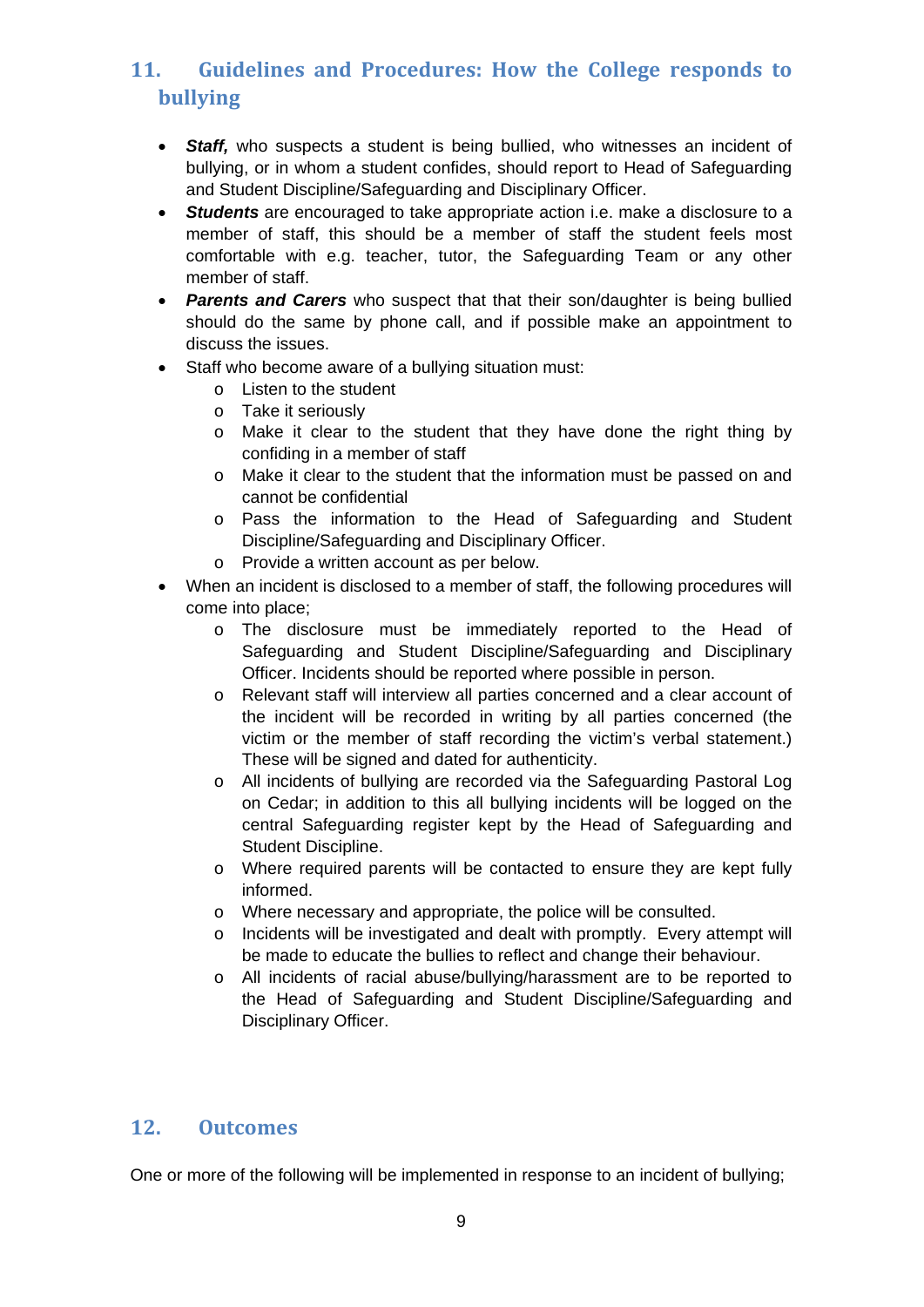- The "No blame' approach both parties will be interviewed separately, although the victim may require a friend for support.
- Discussions surrounding appropriate behaviour will take place
- Formal recording bullying incidents on a student's College record
- Involving the parents of both the victim and the bully and informing them of the consequences.
- Restorative Justice Conferencing: the bully/bullies may be asked to genuinely apologise. Where possible the students will be reconciled and an agreed way forward found. This encourages acceptance of responsibility and sets clear boundaries.
- Suspension or permanent exclusion
- After the incident/incidents have been investigated and dealt with, each case will be monitored to ensure repeated bullying does not take place.
- Where appropriate the college may involve the Police.

## **13. Monitoring, reviews and evaluation**

The Anti-Bullying policy is reviewed annually by:

- Students
- Safeguarding Team
- Executive Management Team
- Governing Body

The effectiveness of the policy is reviewed:

- Student survey feedback
- Monitoring of bullying incidents by the Safeguarding team and Governing Body
- Governors annually monitor the effectiveness of actions

## **14. Anti-Bullying Help Lines and websites**

National Bullying Helpline: 0845 22 55787 (open 9am to 5pm Monday to Friday)

ChildLine: 08001111

Samaritans: 116 123 – (it's FREE -24 hours a day)

NSPCC Helpline: 0808 8005000 [help@nspcc.org.uk](mailto:help@nspcc.org.uk)